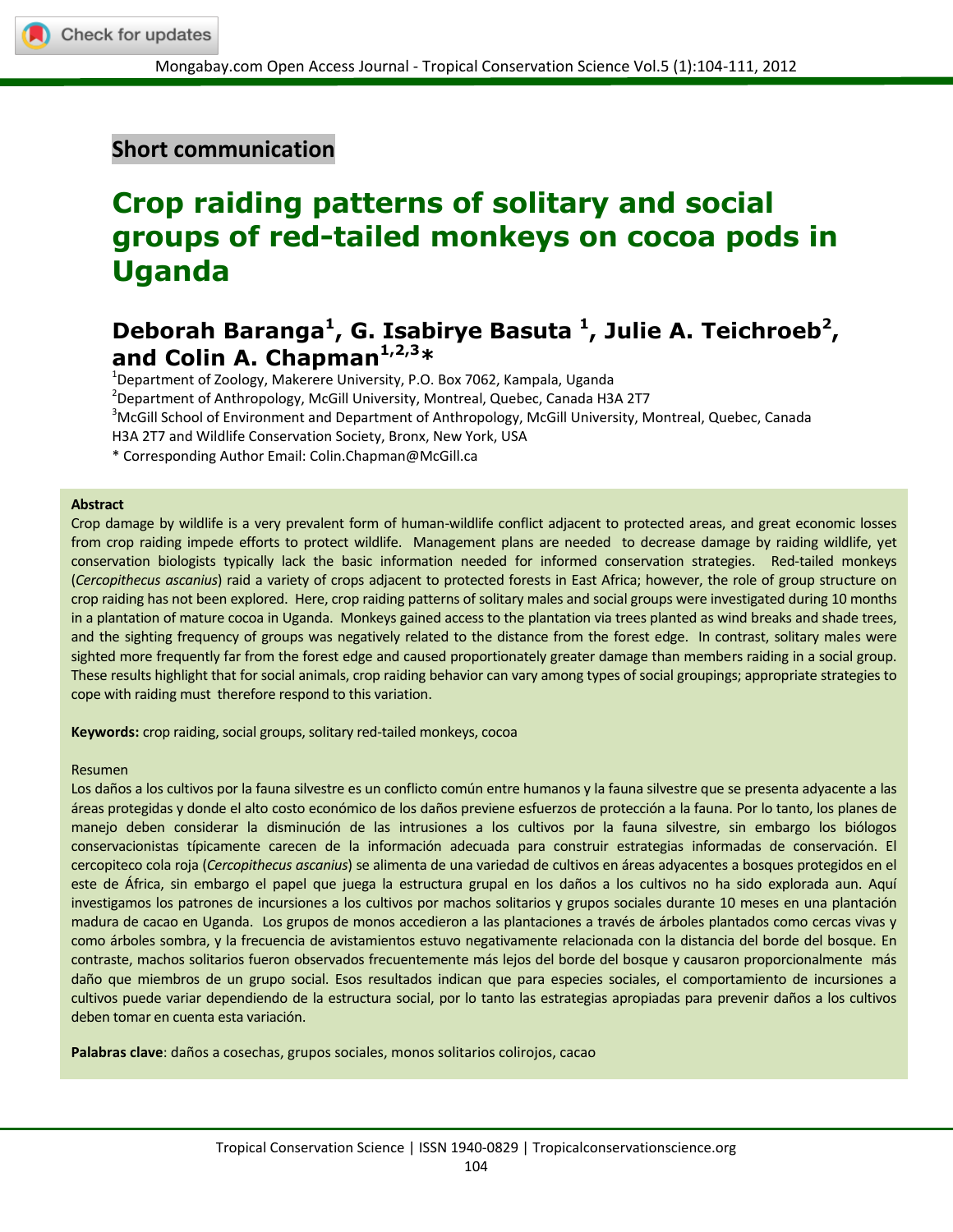Received: 15 January 2012; Accepted: 6 March 2012; Published: 19 March 2012.

**Copyright:** Deborah Baranga, G. Isabirye Basuta, Julie A. Teichroeb, and Colin A. Chapman. This is an open access paper. We use the Creative Commons Attribution 3.0 license http://creativecommons.org/licenses/by/3.0/ - The license permits any user to download, print out, extract, archive, and distribute the article, so long as appropriate credit is given to the authors and source of the work. The license ensures that the published article will be as widely available as possible and that the article can be included in any scientific archive. Open Access authors retain the copyrights of their papers. Open access is a property of individual works, not necessarily journals or publishers.

**Cite this paper as:** Baranga, D., Isabirye Basuta, G., Teichroeb, J. A., and Chapman, C. A. 2012. Crop raiding patterns of solitary and social groups of red-tailed monkeys on cocoa pods in Uganda. *Tropical Conservation Science* Vol. 5(1):104-111. Available online: www.tropicalconservationscience.org

#### **Introduction**

Humans and nonhuman primates have had a long association and, in many instances, have antagonistic relationships [\[1\]](#page-6-0). This antagonism is often due to nutritional reliance on similar foods [\[2\]](#page-6-1). However, with increasing conversion of forest to agriculture, crops have become vital supplements to the diet of many nonhuman primates and will be important for their conservation [\[3,](#page-6-2) [4\]](#page-6-3). In the case of Africa**,** antagonistic relationships between human and nonhuman primates have been exacerbated by the increasing amount of land under cultivation with crops that are very attractive to primates [\[5-8\]](#page-6-4). Subsistence farmers living adjacent to protected areas have borne the bulk of the crop depredation associated with primates [\[9-11\]](#page-6-5). Such negative interactions between people and animals from protected areas hinder both conservation area protection and wildlife management [\[12,](#page-6-6) [13\]](#page-6-7). As a result, understanding what promotes crop-raiding is critical to devise means of improving people-parks interactions and effective protected area management.

Studies conducted on subsistence farms around tropical forests often list primates as pests of several crops, and red-tailed monkeys (*Cercopithecus ascanius*; Fig. 1) are often one of the major crop-raiding species [\[10,](#page-6-8) [12,](#page-6-6) [14\]](#page-6-9). Studies on crop-raiding by red-tailed monkeys have focused on one-male, multifemale social groups [\[11,](#page-6-10) [12\]](#page-6-6), and the effect of other social groupings has not been considered. Adult male red-tailed monkeys live as resident males in heterosexual groups or as non-resident, outside male groups [\[15,](#page-6-11) [16\]](#page-6-12). The males outside of groups live solitarily, or a few males may reside together in bachelor groups. Little attention has been paid to solitary males and bachelor groups as crop raiders. It is important to understand how different social groupings (e.g., group size, solitary animals) contribute to the exploitation of crops because human activities along forest edges or in forest fragments have been shown to promote formation of specific types of social groups [\[17-19\]](#page-6-13). Thus, it could be possible to partially manage crop damage by changing human activities in the forests in which crop-raiding primates typically live. For example, in some regions small fragments promote the formation of small groups and solitary males [18]; if either of these social groupings is more likely to raid crops than large groups that are more typical of larger fragments, a regional strategy to decrease crop raiding would be to leave a few large fragments, rather than many small ones.

Cocoa (*Theobroma cacao*) is a crop that is commonly raided by animals [\[20-22\]](#page-6-14). Cocoa agro-ecosystems provide conditions that simulate the crop's natural forest environment, so that cocoa trees are planted below larger trees, which provide shade [\[23\]](#page-7-0); this system means that forest-dwelling species often raid cocoa plantations [\[20\]](#page-6-14). In Uganda, red-tailed monkeys exploit the favorable habitats created for cocoa farming by eating cocoa pods and feeding on fruits of the shade trees promoted by agro-forestry practices.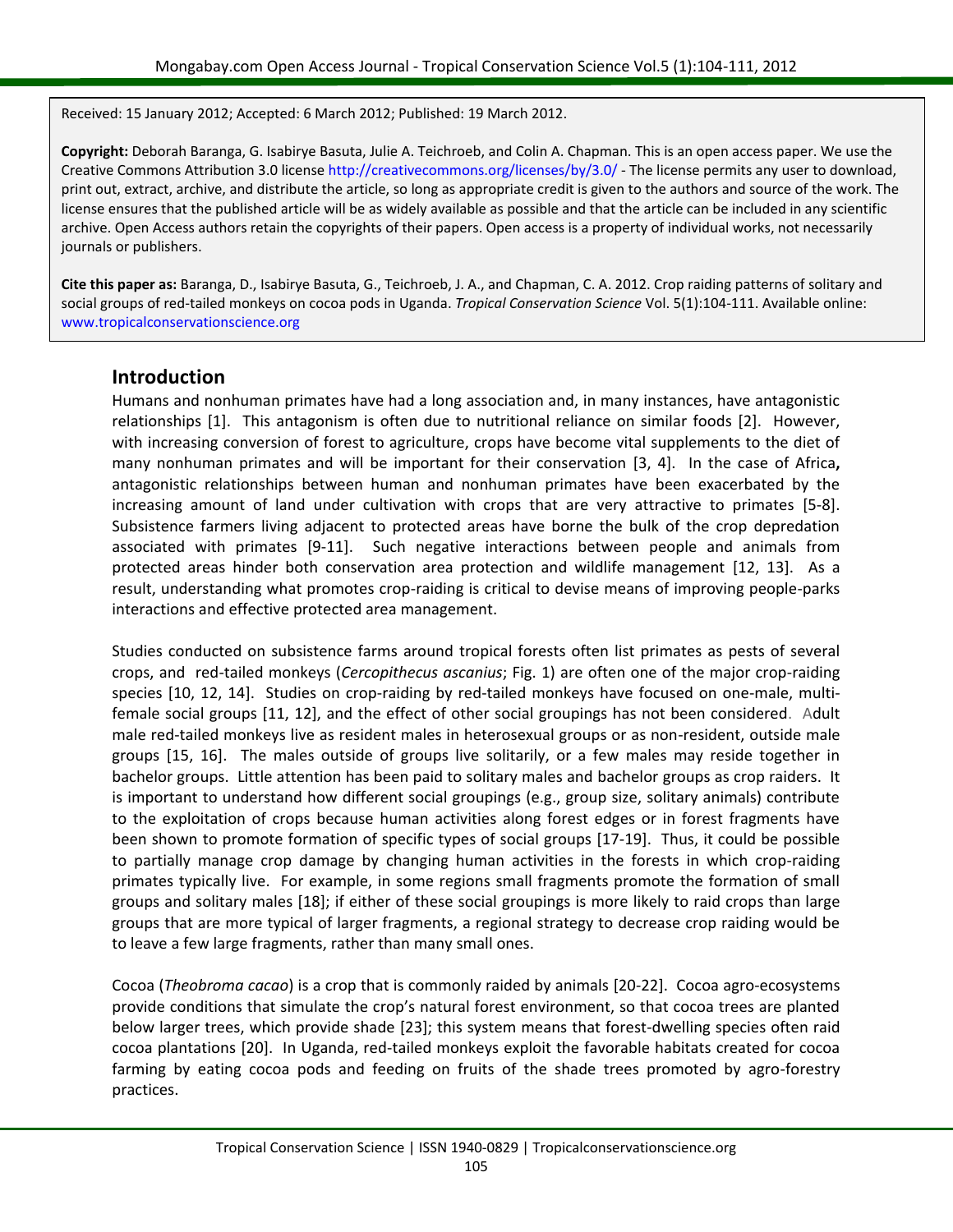Our study quantifies the influence of the social grouping patterns of red-tailed monkeys on the destruction of cocoa pods in an agro-forestry plantation adjacent to a conservation area in Uganda. We addressed three objectives: (1) determine the ranging patterns during raiding, (2) quantify the destruction intensity caused by social groups and solitary males, and (3) determine the per capita damage caused by monkeys in different social groupings.

#### **Methods**

Feeding observations of red-tailed monkeys were conducted in the cocoa plantations bordering Kasala Forest Reserve in the Mukono District of Uganda (close to Mbira Forest Reserve). The reserves in this area of Uganda were traditionally classified as a *Celtis-Chrysophyllum* mid-altitude, moist, semi-deciduous forest or as *Piptadeniastrum-Albizia-Celtis* mid-altitude, moist evergreen forest [\[24\]](#page-7-1), but much of the forest has been degraded and is dominated by early successional species such as *Markhamia lutea*, *Albizia* spp., *Sapium ellipticum,* and *Celtis*spp.

Observations were collected over 10 months (April 1989 - January 1990) in a 2.4 ha plantation of mature cocoa planted in 1957 with the Upper Amazon cocoa variety (Forastero) at the Coffee Research Centre, Uganda (COREC). At the time of the plantation establishment some natural trees were left standing, while others were planted to serve as wind-breaks and for shade. Field activities were conducted every two weeks and lasted three days. The 2.4 ha plantation was divided into twelve plots arranged in pairs and positioned linearly away from the forest edge, and were used to describe the ranging of the red-tailed monkeys. There was a 5 m canopy gap between the plantation and the forest, which was often overgrown with tall bushes. These bushes gave the monkeys convenient access to the cocoa field and hiding places to flee to when they were disturbed during crop raiding. A small road ran along the outside of six of the 12 plots.

The red-tailed monkeys' crop raiding activities were observed starting around sunrise (between 0600 and 0700hrs) and ending at sunset (approximately 1845hrs). Ten minute scans were taken every 30 minutes and the following were noted: raiding subgroup size, the entry and exit points per plot where possible, and plots where they ranged during each raid.

To determine the number of cocoa pods eaten by solitary males versus social groups, first the cocoa plantation was cleared of all damaged pods prior to the beginning of each study session. Subsequently, at the end of the 3 days of sampling, damaged pods were counted and removed from the trees and plots and the total number of pods damaged per month was established. While we did not collect information on seasonal variation in pod production, pods suitable for red-tailed monkey consumption were available year round. Cocoa damage caused by solitary males and members of social groups could easily be distinguished in two ways. Individuals in social groups always harvested and detached the pods from tree trunks and made a relatively bigger hole in the pod to remove the seeds. Thereafter, the damaged pods would be dropped anywhere in the plantation by the monkeys as they escaped into the forest. In contrast, solitary males often left pods on the cocoa tree after feeding and dropped the seeds directly below (Fig. 2).

We tested the relationship between the mean monthly raiding subgroup size and the total number of pods damaged that month, the number of pods damaged on a daily basis, and the effect of proximity to the forest edge on pod damage, using Pearson correlations. A Mann Whitney U-test was used to examine the relationship between distance from the road and pod damage. A paired t-test was used to contrast plots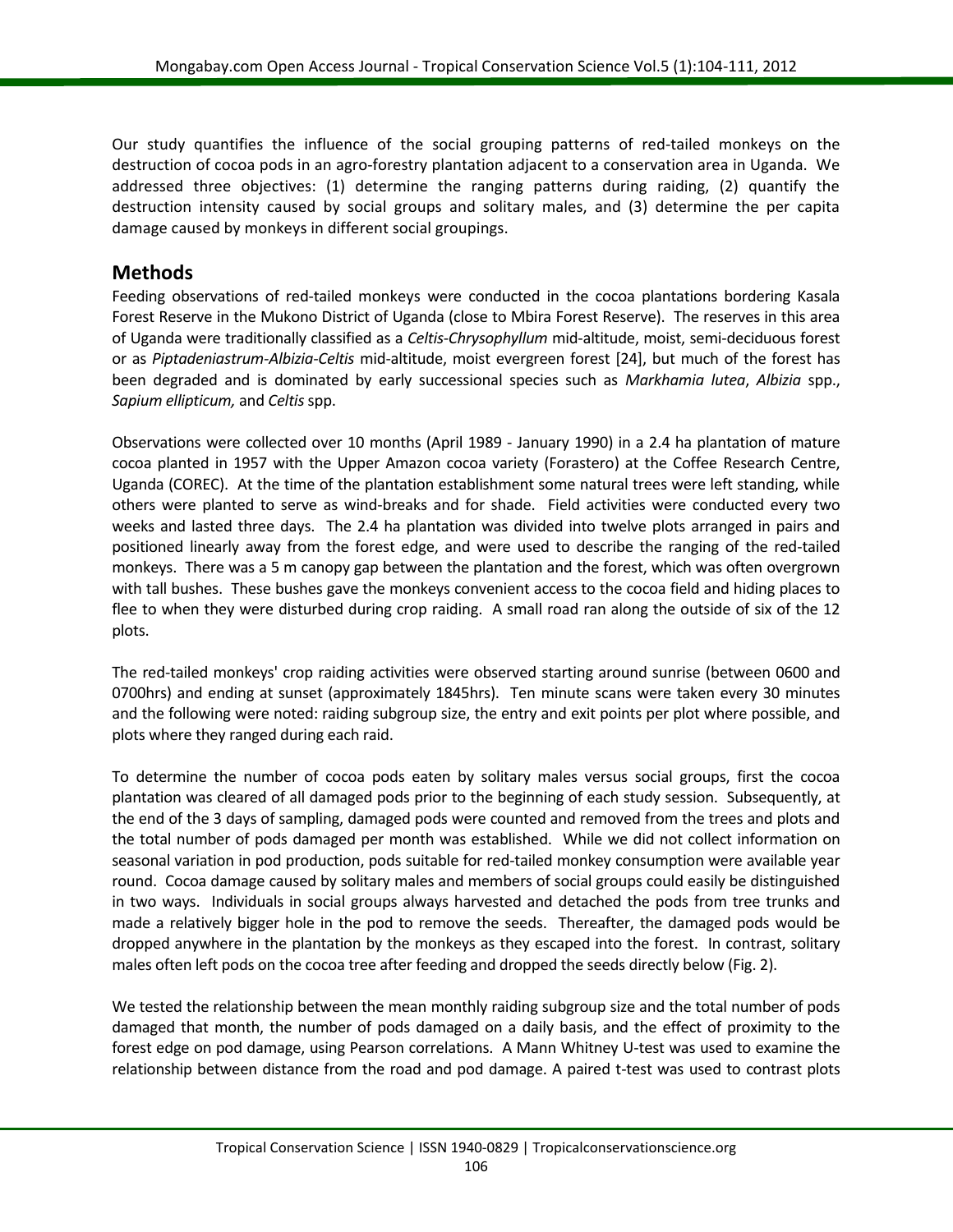near versus far from the road, which were progressively farther from the forest. The statistics were computed using the SPSS programme and an alpha level of 0.05 was set for significance.

#### **Results**

A single social group of 19 to 20 members and two solitary males (one adult and one immature) raided the cocoa plantation. Mean monthly raiding subgroup size varied throughout the study (mean = 12.5; range =  $7$ ) to 16; Fig. 3) though at times the whole social group entered the cocoa field to raid. Mean monthly raiding subgroup size was related to the total number of pods damaged  $(r = 0.538, P < 0.05, N = 10$  months). However, daily pod damage was negatively correlated to raiding subgroup size (*r* = -0.683, *P* < 0.05), implying greater involvement of solitary males in raiding. Given the secretive nature of crop-raiding, redtailed monkey group counts should be considered cautiously as they are likely underestimates; however, any bias this would create would only increase the difference between animals in social groups versus solitary animals.



Red-tailed monkeys in the social group ranged most frequently in plots close to the forest edge, while solitaries ranged more extensively. Hence, cocoa pods in plots near the forest edge were more damaged by social groups than those far away (*r* = 0.61, *P* < 0.05, *N* = 12 plots). Furthermore, plots farthest from the road suffered higher damage than the corresponding plots near the road (*paired t-test* = 3.675, *P=*0.001). On the other hand, adult solitary males were sighted more frequently in plots distant from the forest edge (*r* = -0.828, *P* < 0.001; N=12 plots), and consequently, the pod damage caused by solitaries increased with distance from the forest edge (*r* = 0.745, *P* < 0.008).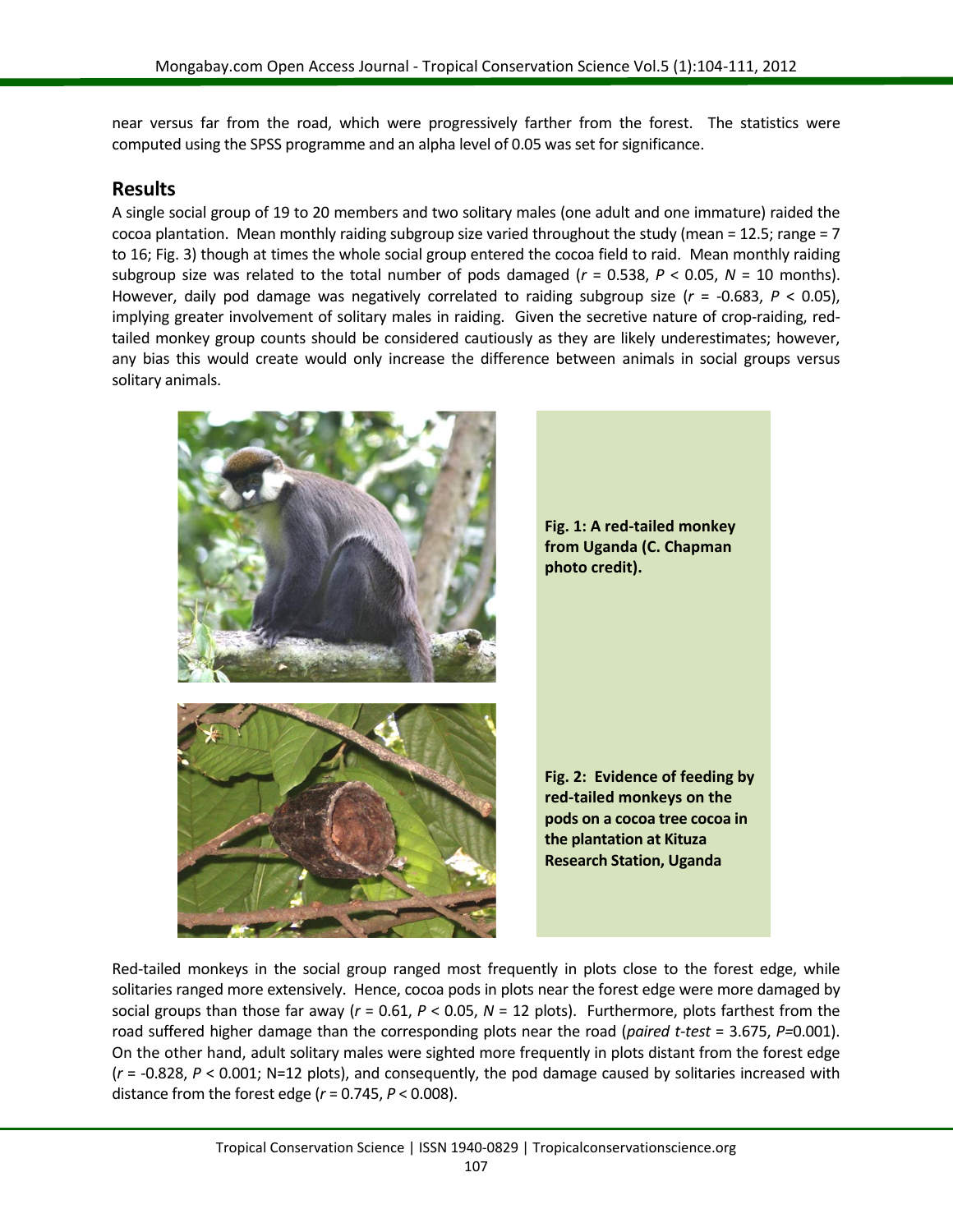Overall, the red-tailed monkey social group caused greater damage than the solitary males; however, on average an individual solitary male destroyed each month  $76.3 \pm 48.4$  pods, while a member in the social group damaged 22.6±22.2 pods. Therefore, the per capita crop damage caused by one solitary male was greater than that caused by an individual member of the social group.

#### **Discussion**

While farmers living in proximity to protected areas suffer great losses to crop raiding animals [\[9,](#page-6-5) [25\]](#page-7-2), these areas are attractive for farming because forests provide ecosystem services, such as predictable rainfall, regulation of microclimate, soil fertility, and protection from erosion, as well as access to forest products [\[26-28\]](#page-7-3). In this study, red-tailed monkeys' movements to and from the cocoa plantation, were facilitated by close proximity to the forest and by trees planted as wind-breaks and for shade [\[29\]](#page-7-4). The plantation was within the red-tailed group's feeding range and they appeared to have good knowledge of the local environment. Knowledge of the local environment is an important factor promoting the regular use of a specific area of the home range [\[30,](#page-7-5) [31\]](#page-7-6). Through repeated use, the animals become familiar with the distribution and phenological cycles of food species [\[32\]](#page-7-7), the location of safe refuges, and the shortest routes between resource patches [\[30\]](#page-7-5). Thus, the time and energy to locate key resources is minimised.



Red-tailed monkeys have been reported to live in relatively large groups and achieve high densities [\[33\]](#page-7-8). However, in a crop raiding situation, small feeding subgroups were typically observed in the cocoa plantation, which may allow members to be less conspicuous and reduce the risk of being detected. Though small monkeys may raid crops at large distances from forest edges [\[14\]](#page-6-9), we found that red-tailed monkey social groups typically remained close to the forest edge. Increasing the distance from the forest that monkeys raid crops may increase the chances of being confronted by humans or of being spotted by guard dogs. Many primates species do not travel great distances from the forest edge [\[34\]](#page-7-9) and thus, as was observed here, crop fields nearest to a forest suffer greater crop damage from social groups than gardens which are more distant [\[11,](#page-6-10) [12\]](#page-6-6).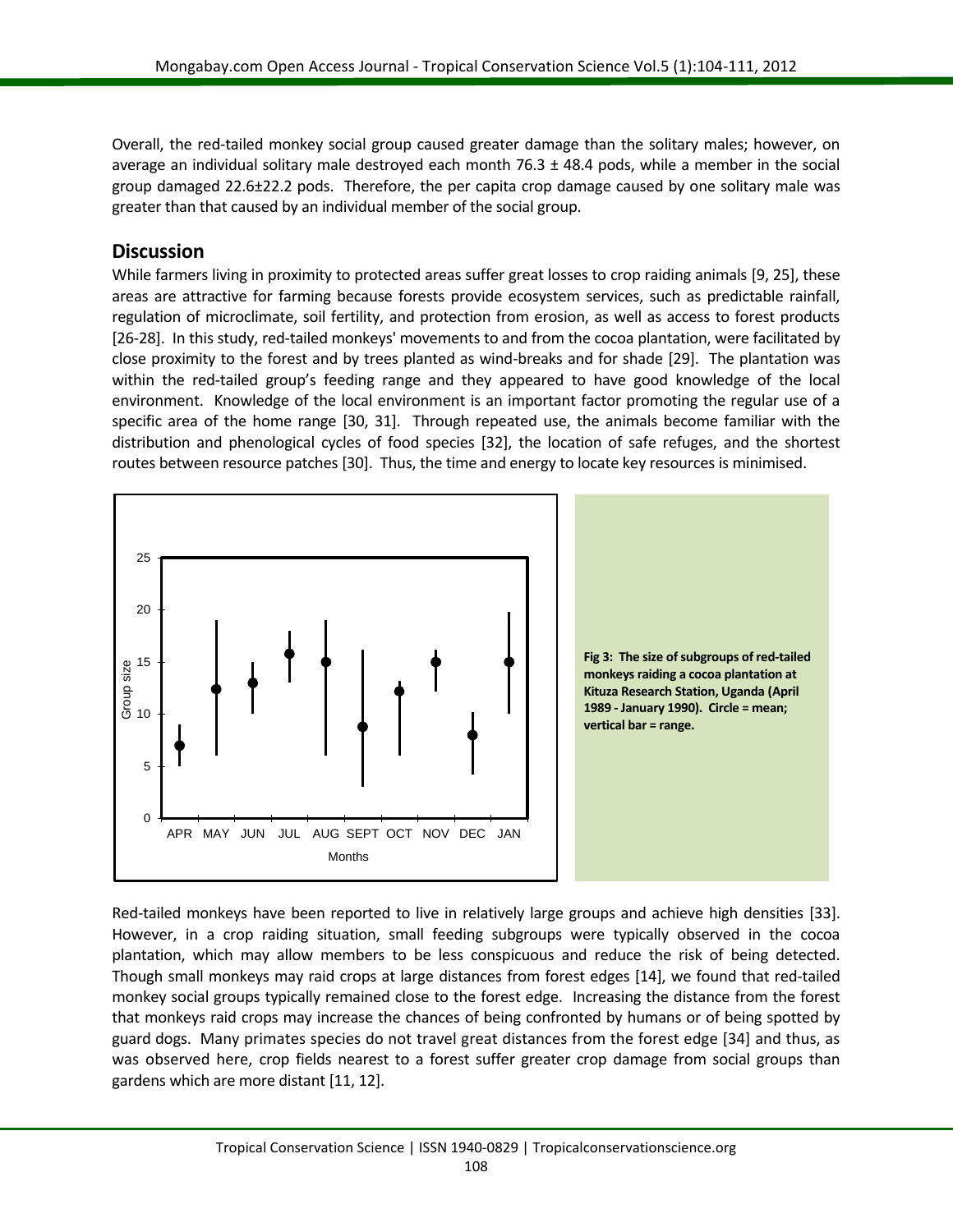In contrast, solitary red-tailed males frequently ranged far from the forest edge. This could possibly be due to their deliberate spatial avoidance of social groups, or to the fact that they may be able to avoid humans and guard dogs better than social groups. By staying close to the forest edge, the more vulnerable individuals in social groups are likely closer to escape routes that would provide a secure refuge after raiding. For farmers, a strategy comprised of planting crops unpalatable to primates near forest edges (e.g., tea) could mitigate damage by social groups of primates because of their tendency to stay close to forest edges [\[12\]](#page-6-6). However, we quantified that plots far from the forest had higher damage from solitary males than plots closer to the forest. Thus, it is unlikely that planting unpalatable crops would be an effective strategy to deter raiding by solitary males.

Although red-tailed monkeys in the social group caused greater overall damage, the per capita destruction intensity by one solitary male was greater than an individual member of the social group. Moreover, since the quantity of damaged pods after a raid by the social group did not always equate to the number of individuals in the group, this indicated that not all the members in a raiding party actually caused damage to the pods. Solitary males caused damage to crops that was intensive and thorough, perhaps because they had more time to spend in the plantation due to the lack of co-operative activities they had to engage in, compared to individuals living in social groups. For primates in other types of human-modified landscapes, it has been previously found that age-sex classes may vary in their participation in interactions with humans. For instance, Fuentes and Gamerl [\[35\]](#page-7-10) found that male macaques (*Macaca fascicularis*) in Bali were more likely to be involved in aggressive interactions with humans than females or juveniles.

Solitary red-tailed males are quite secretive when crop raiding. Farmers often rank crop raiding species as more destructive when they see a large group of animals [\[8,](#page-6-15) [36-38\]](#page-7-11). However, in the case of red-tailed monkeys the relationships between group size, destructive activity, and distance from the forest is complex. For local farmers, this has implications for the effort to be invested in detecting solitary red-tailed monkeys and controlling or preventing their damage. Protecting fields from crop raiders can be time consuming and dangerous [\[9,](#page-6-5) [39\]](#page-7-12). If solitary raiders, which are secretive, cause proportionally more damage, greater time and vigilance will be required for farmers to guard against this threat.

### **Implications for conservation**

Wildlife crop raiding is a very prevalent form of human-wildlife conflict adjacent to protected areas, and since its economic loss can be high, it detracts from efforts to protect wildlife. Here we have demonstrated that red-tailed monkeys vary the nature of their raiding as a function of group structure in Uganda. Since different forms of human-induced habitat change (e.g., fragmentation, logging) are known to alter group structure. More comprehensive understanding is needed on the cascading effect of human actions both on non-human primates and on people themselves.

### **Acknowledgments**

Appreciation is due to IPPL and Makerere University for funding which made this study possible, and CC and JT would like to thank NSERC, NIH, and the Canada Research Chair program for assistance during the writing stage. The logistical support provided by the Department of Zoology and COREC, Peter Akoll's invaluable assistance with statistical analysis, as well as C. Mazala's field assistance is acknowledged with much gratitude. We thank Rafael Reyna-Hurtado for translating the abstract and for very constructive comments on this research.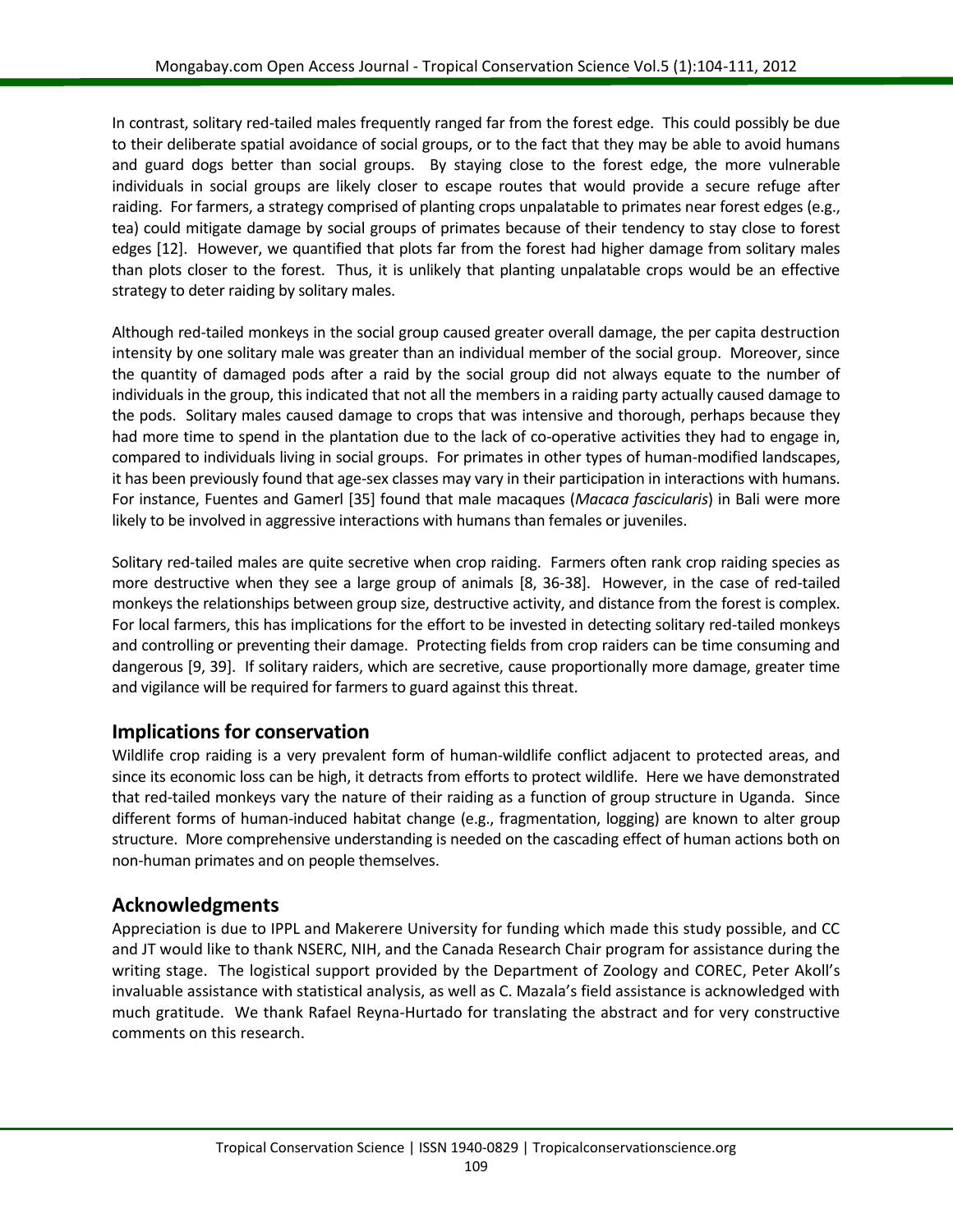#### **References**

- <span id="page-6-0"></span>[1] Fuentes, A. 2006. Human-nonhuman primate interconnections and their relevance to anthropology. *Ecological and Environmental Anthropology* 2: 1-11
- <span id="page-6-1"></span>[2] Paterson, J.D. 2005. Residents and immigrants: perceptions of crop-raiding in Masindi District, Uganda. In *Commensalism and confict: the human primate interface.* Paterson, J.D. and Wallis, J., (eds), American Society of Primatology, Norman, Oklahoma.
- <span id="page-6-2"></span>[3] Estrada, A. 2006. Human and non-human primate co-existence in the Neotropics: A preliminary view of some agricultural practices as a complement for primate conservation. *Ecological and Environmental Anthropology* 2: 17-29
- <span id="page-6-3"></span>[4] Hockings, K.J., Anderson, L.R., and Matsuzawa, T. 2009. Use of wild and cultivated foods by chimpanzees at Bossou, Republic of Guinea: feeding dynamics in a human-influenced landscape. *American Journal of Primatology* 71: 636-646
- <span id="page-6-4"></span>[5] Struhsaker, T.T. 1978. Food habits of five monkey species in the Kibale Forest, Uganda. In *Recent advances in primatology.* Chivers, D.J. and Herbert, J., (eds), pp. 225-248, Academic Press, London.
- [6] Cords, M. 1986. Interspecific and intraspecific variations in the diet of two forest guenons, *Cercopithecus ascanius* and *C. mitis*. *Journal of Animal Ecology* 55: 811-827
- [7] Hill, C.A. 1998. Conflicting attitues towards elephants around the Budongo Foreste Reserve, Uganda. *Environmental Conservation* 25: 244-250
- <span id="page-6-15"></span>[8] Hill, C.M. 2000. Conflict of interests between people and baboons: Crop raiding in Uganda. *International Journal of Primatology* 21: 299-315
- <span id="page-6-5"></span>[9] Hill, C.M. 1997. Crop raiding by wild animals: the farmers perspective in an agricultural community in western Uganda. *International Journal of Pest Management* 43: 77-84
- <span id="page-6-8"></span>[10] Naughton-Treves, L. 1997. Farming the forest edge: Vulnerable places and people around Kibale National Park, Uganda. . *Geographical Review* 87: 27-49
- <span id="page-6-10"></span>[11] Tweheyo, M., Hill, C.M., and Obua, J. 2005. Patterns of crop raiding by primates around the Budongo Forest Reserve, Uganda. *Wildlife Biology* 11: 237-247
- <span id="page-6-6"></span>[12] Naughton-Treves, L. 1998. Predicting patterns of crop damage by wildlife around Kibale National Park, Uganda. *Conservation Biology* 12: 156-168
- <span id="page-6-7"></span>[13] Lee, P.C. 2010. Sharing space: Can ethnoprimatology contribute to the survival of nonhuman primates in human-dominated globalized landscapes. *American Journal of Primatology* 72: 925-934
- <span id="page-6-9"></span>[14] Hartter, J. 2009. Attitudes of rural communities towards wetlands and forest fragments around Kibale National Park, Uganda. *Human Dimensions of Wildlife* 14: 433-447
- <span id="page-6-11"></span>[15] Struhsaker, T.T. and Pope, T.R. 1991. Mating system and reproductive success - A comparison of 2 African forest monkeys (*Colobus badius* and *Cercopithecus ascanius*). *Behaviour* 117: 182-205
- <span id="page-6-12"></span>[16] Struhsaker, T.T. 1980. Comparison of the behaviour and ecology of red colobus and redtail monkeys in the Kibale Forest, Uganda. *African Journal of Ecology* 18: 33-51
- <span id="page-6-13"></span>[17] Baranga, D. 2004. Red-tail monkey groups in forest patches outside the protected area system in the Kampala Area. *African Journal of Ecology* 42: 78-83
- [18] Chapman, C.A., Saj, T.L., and Snaith, T.V. 2007. Temporal dynamics of nutrition, parasitism, and stress in colobus monkeys: implications for population regulation and conservation. *American Journal of Physical Anthropology* 134: 240-250
- [19] Chapman, C.A. and Rothman, J.M. 2009. Within-species differences in primate social structure: Evolution of plasticity and phylogenetic constraints. *Primates* 50: 12-22
- <span id="page-6-14"></span>[20] Arlet, M.E. and Molleman, F. 2010. Farmers' perceptions of the impact of wildlife on small-scale cacao cultivation at the northern periphery of Dja Faunal Reserve, Cameroon. *African Primates* 7: 27- 34